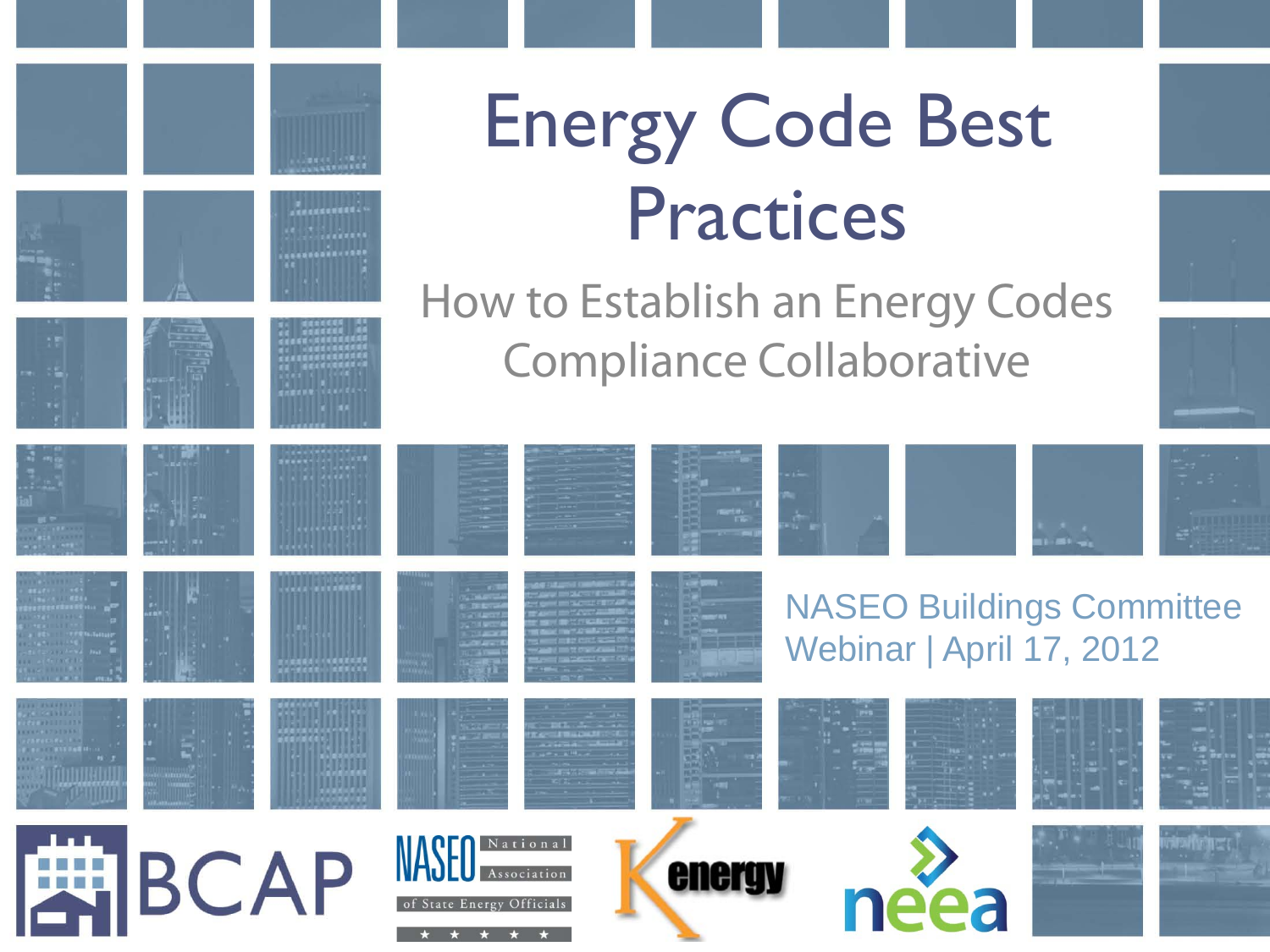# Webinar Outline

- Maria Ellingson, BCAP – Introduction, background of project
- Ken Baker, K energy
	- How to Establish an Energy Codes Collaborative: Lessons from Idaho
- Crystal Nagyiski, DNREC – Delaware's experience
- Q&As





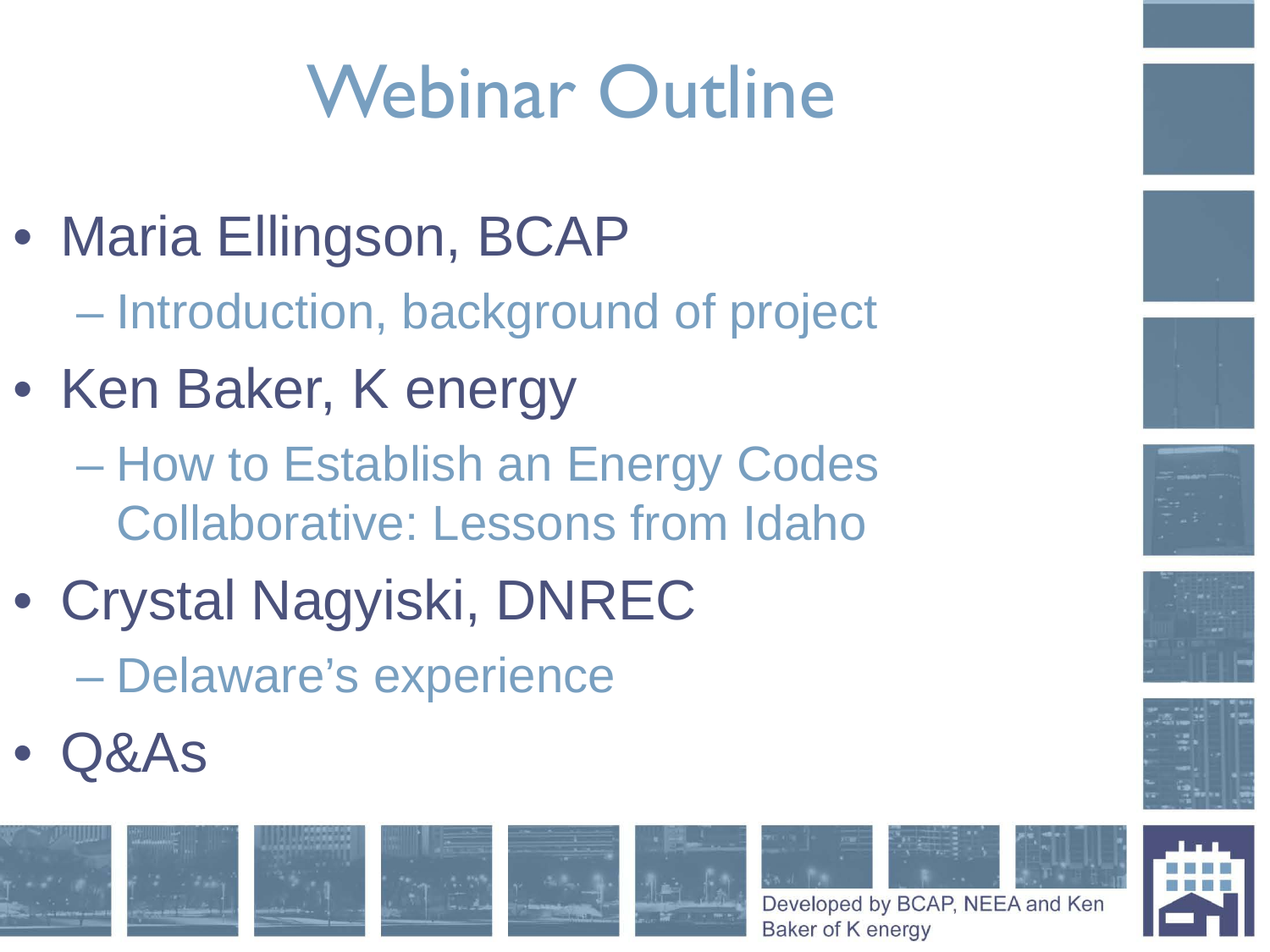## About BCAP

• Founded in 1994 as a joint initiative of

• HQ-ed at Alliance office in DC

o Remote staff in Albany,

Chicago, Atlanta, Toledo



Using less. Doing more.



























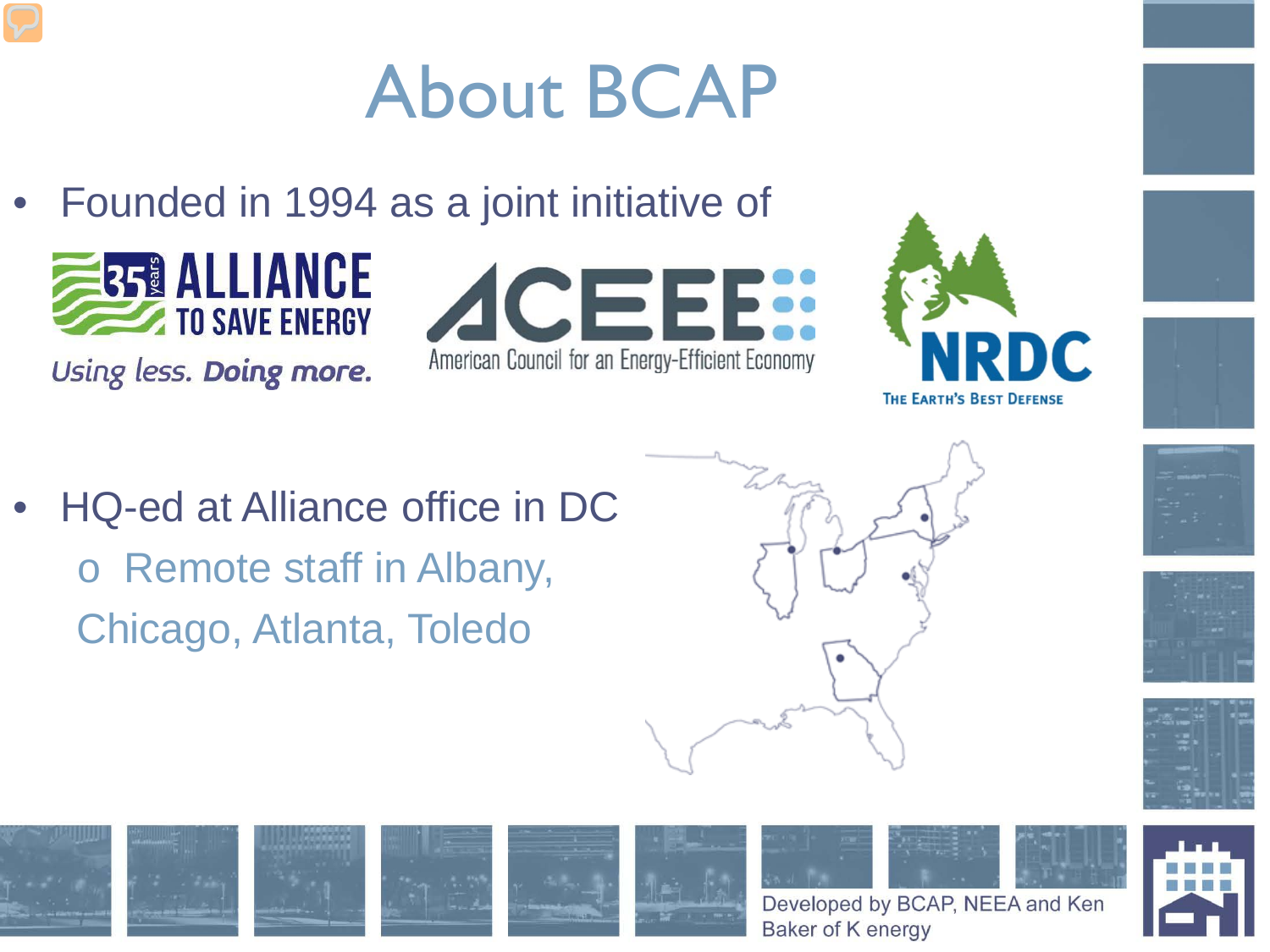# Energy Codes Collaborative

• BCAP worked with 18 states to document gaps and best practices





• BCAP currently working with Colo., Nev., N.H., Pa., & Tex. on establishing collaboratives



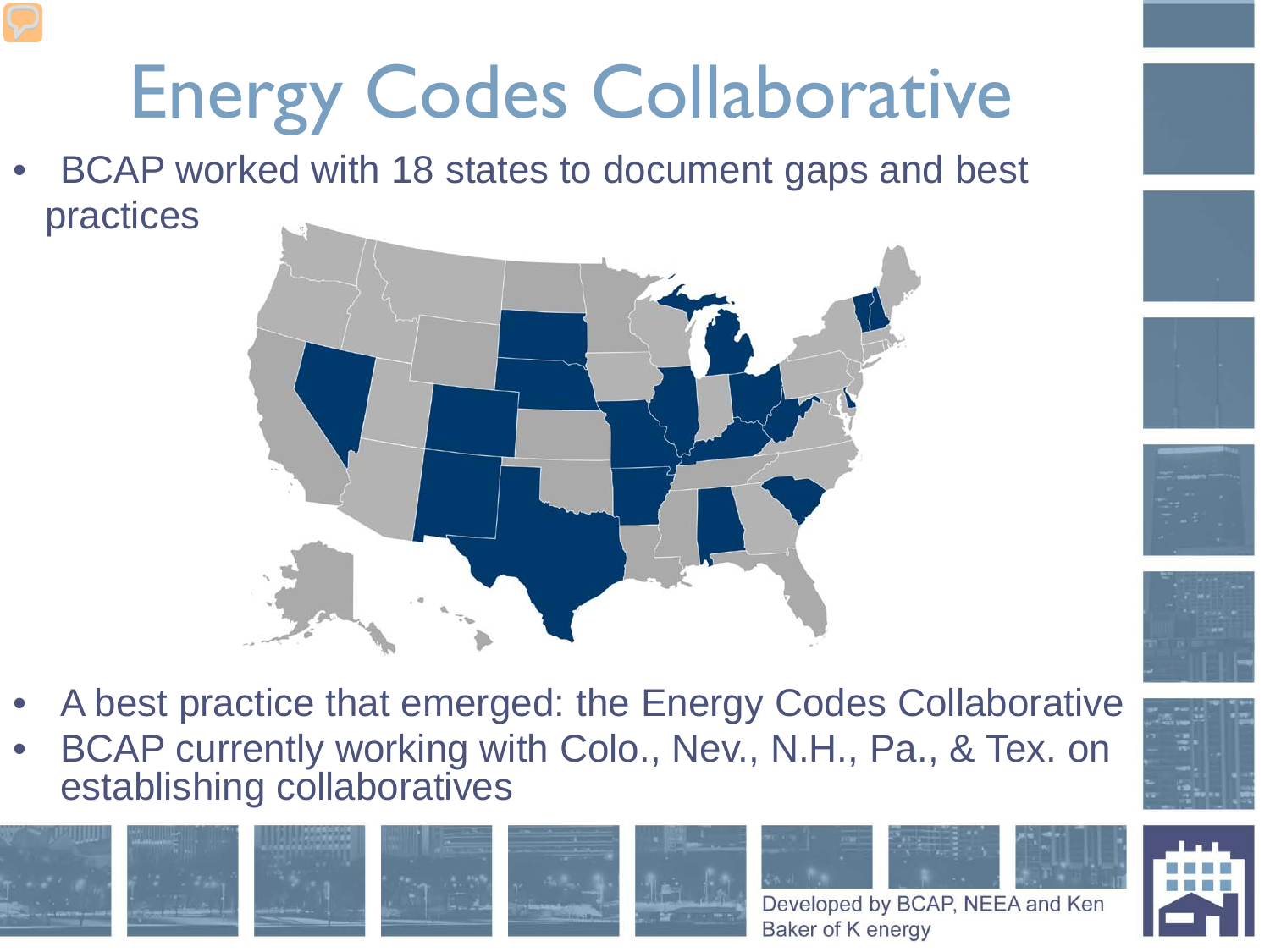## Energy Codes Collaborative through Collaborative Effort **Agenda**

- What is an Energy Codes Collaborative
- Purpose of a Collaborative
- The Seven Steps to Get Started
- Influencing Compliance
- Finding Higher Value through Collaboration













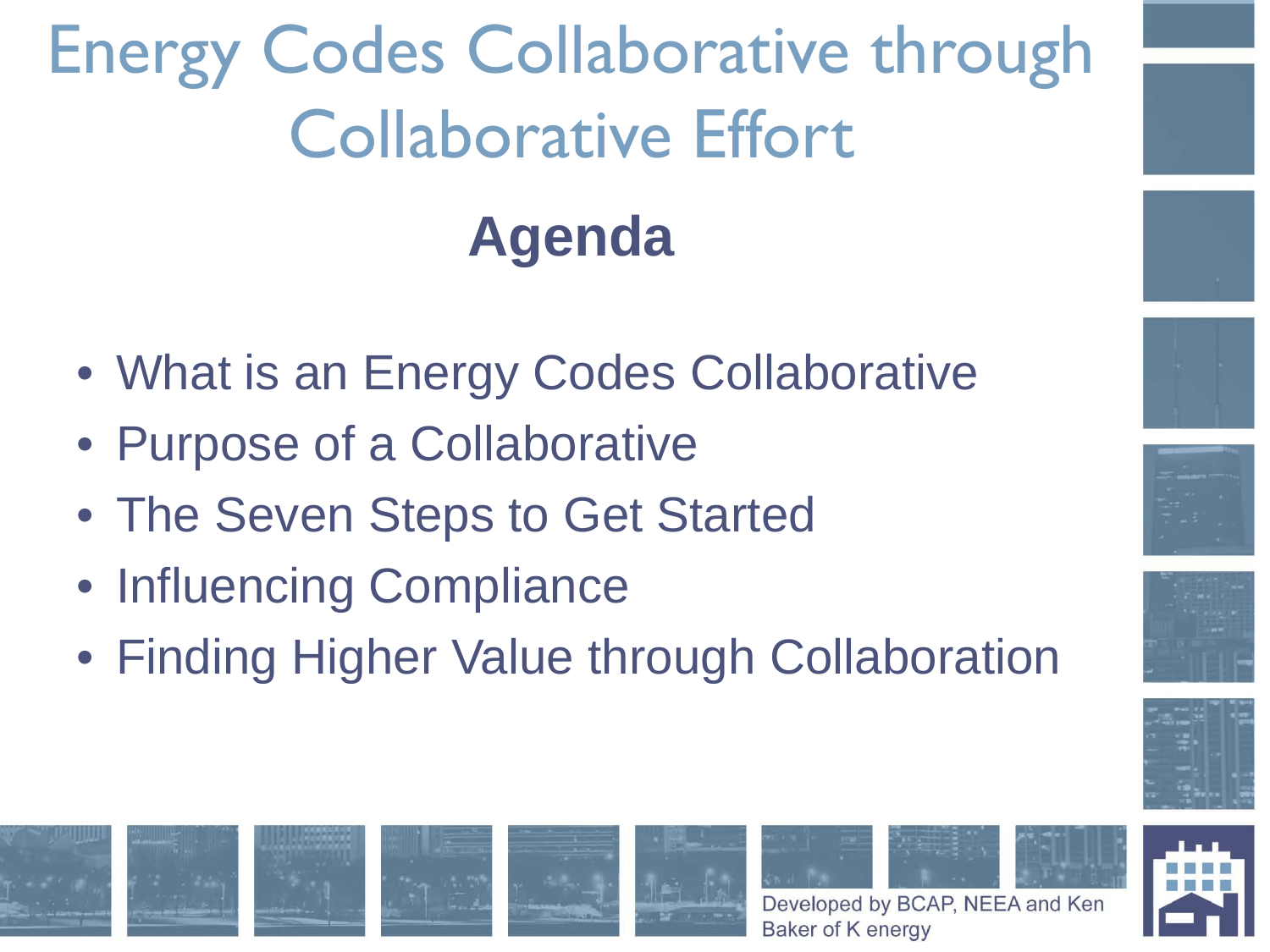What is an Energy Codes Collaborative?











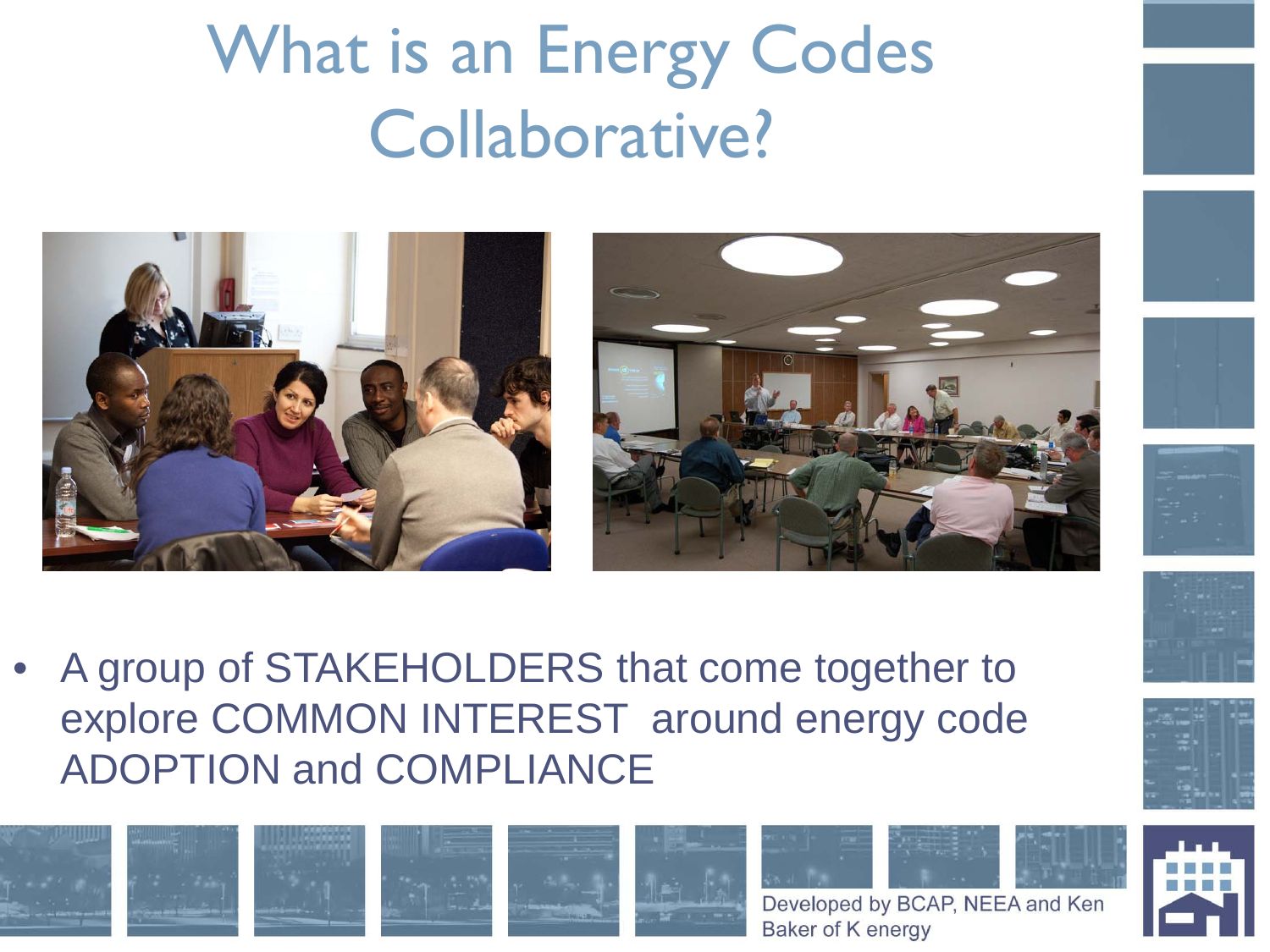#### What is an Energy Codes Collaborative?

*"The Idaho Energy Codes Collaborative includes state agencies, building officials, homebuilders, utilities, trade associations, universities and advocates. It serves as an on-going forum for discussion and an effective launching pad for action since its members are part of or have connections to virtually every organization in the state that works with or influences energy codes."*

- David Cohan, Northwest Energy Efficiency Alliance















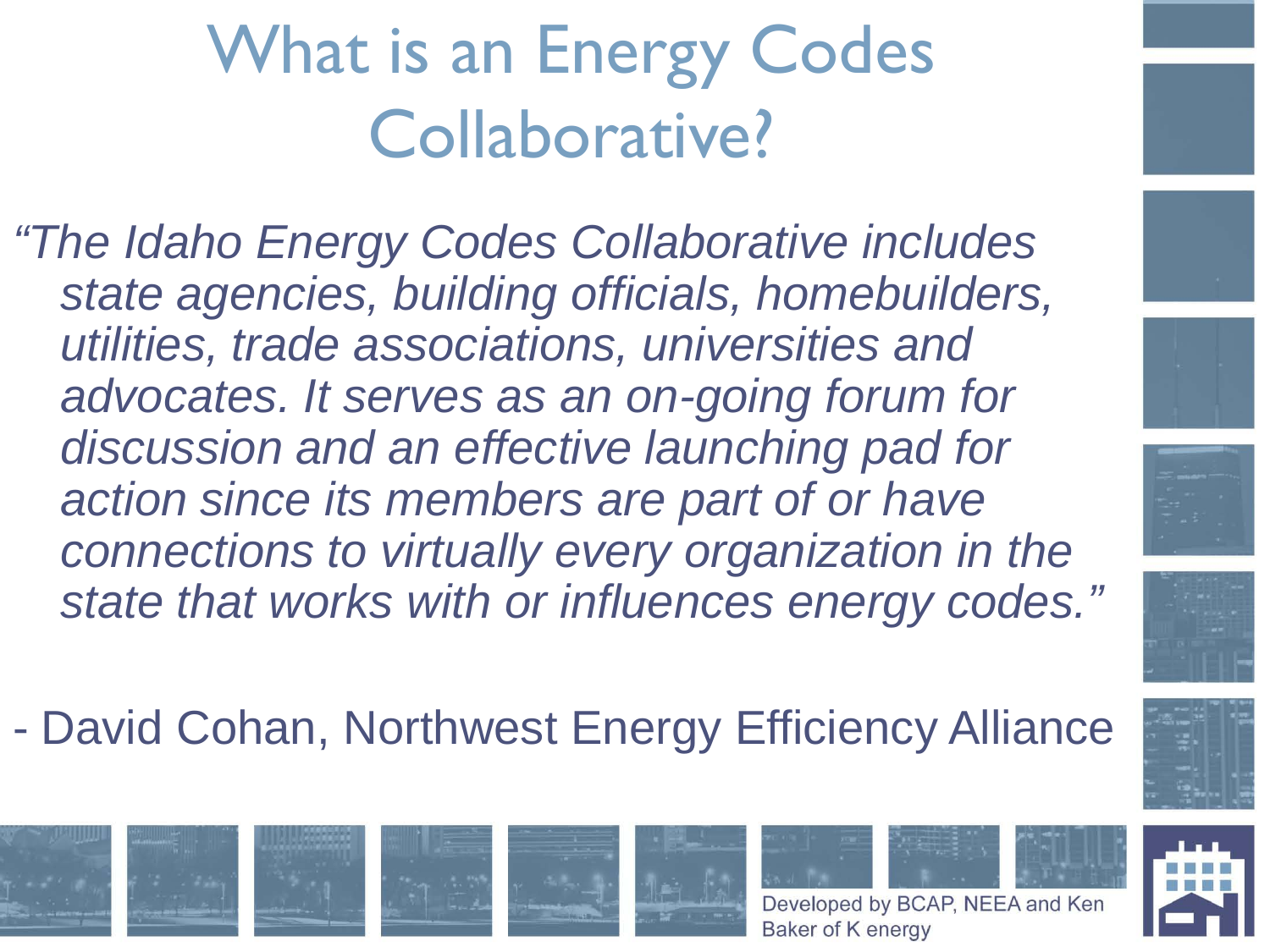## Purpose of a Collaborative



• To work with all stakeholders that are willing to participate toward a common goal of energy code compliance for the purpose of achieving ultimate energy code value















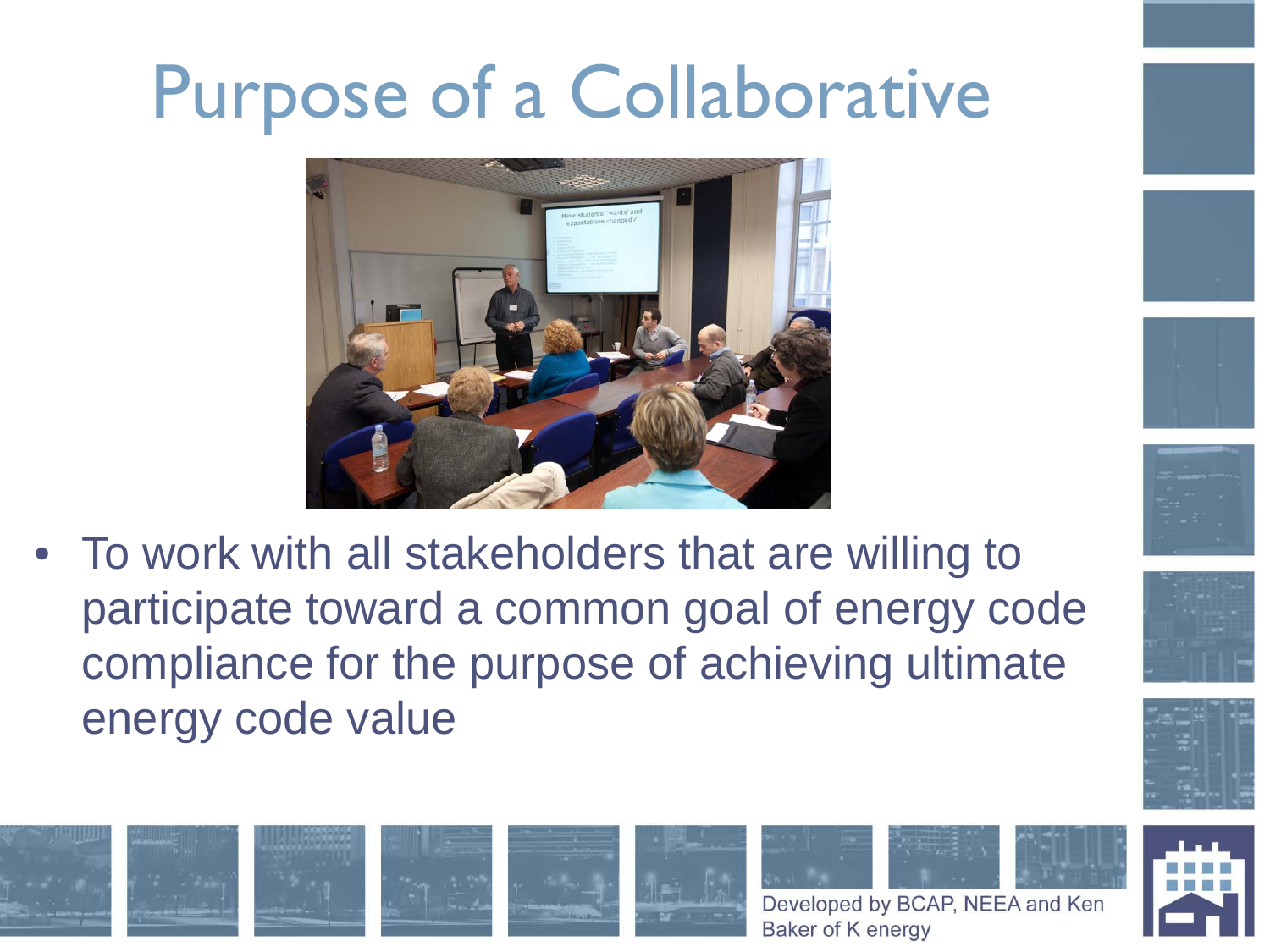## Take Small Steps

- The collaborative probably won't begin as an agreeing and cohesive group
- So it may work well to **engage a core group** with common interests to get things going
	- o *Note: This is a planning meeting for putting together a collaborative. This is not a strategy meeting for code compliance.*



Developed by BCAP, NEEA and Ken

Baker of K energy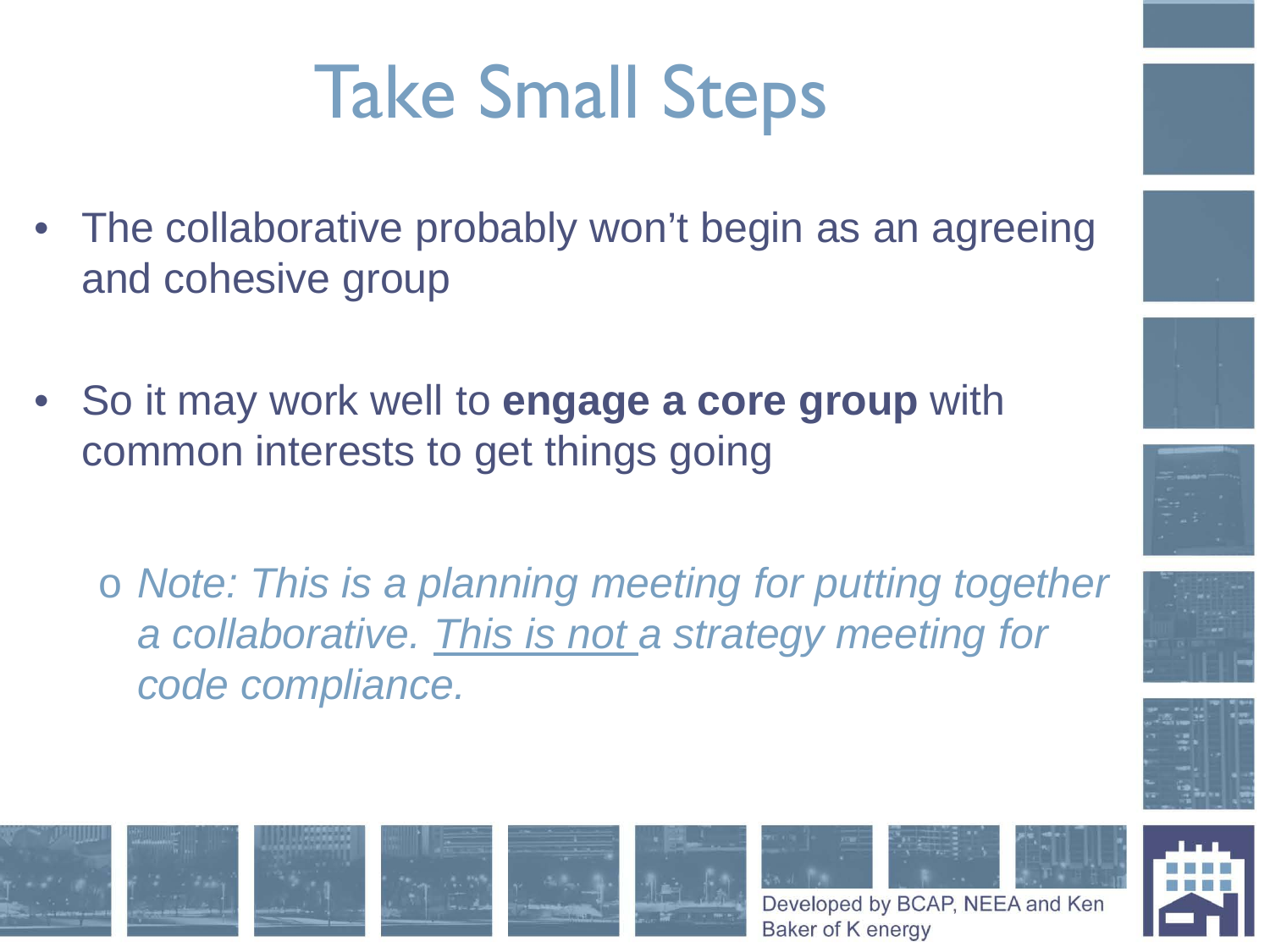### Step 1: Assemble a Collaborative Formation Group

- Bring together a small like-minded group that has a known interest in compliance
- This initial FORMING GROUP takes on the responsibility to initiate a collaborative—but this is NOT the collaborative
- Initial group's role is to:
	- o Brainstorm potential stakeholders that need to be involved
	- o Organize a first collaborative meeting set time, date, location and build a meeting agenda



















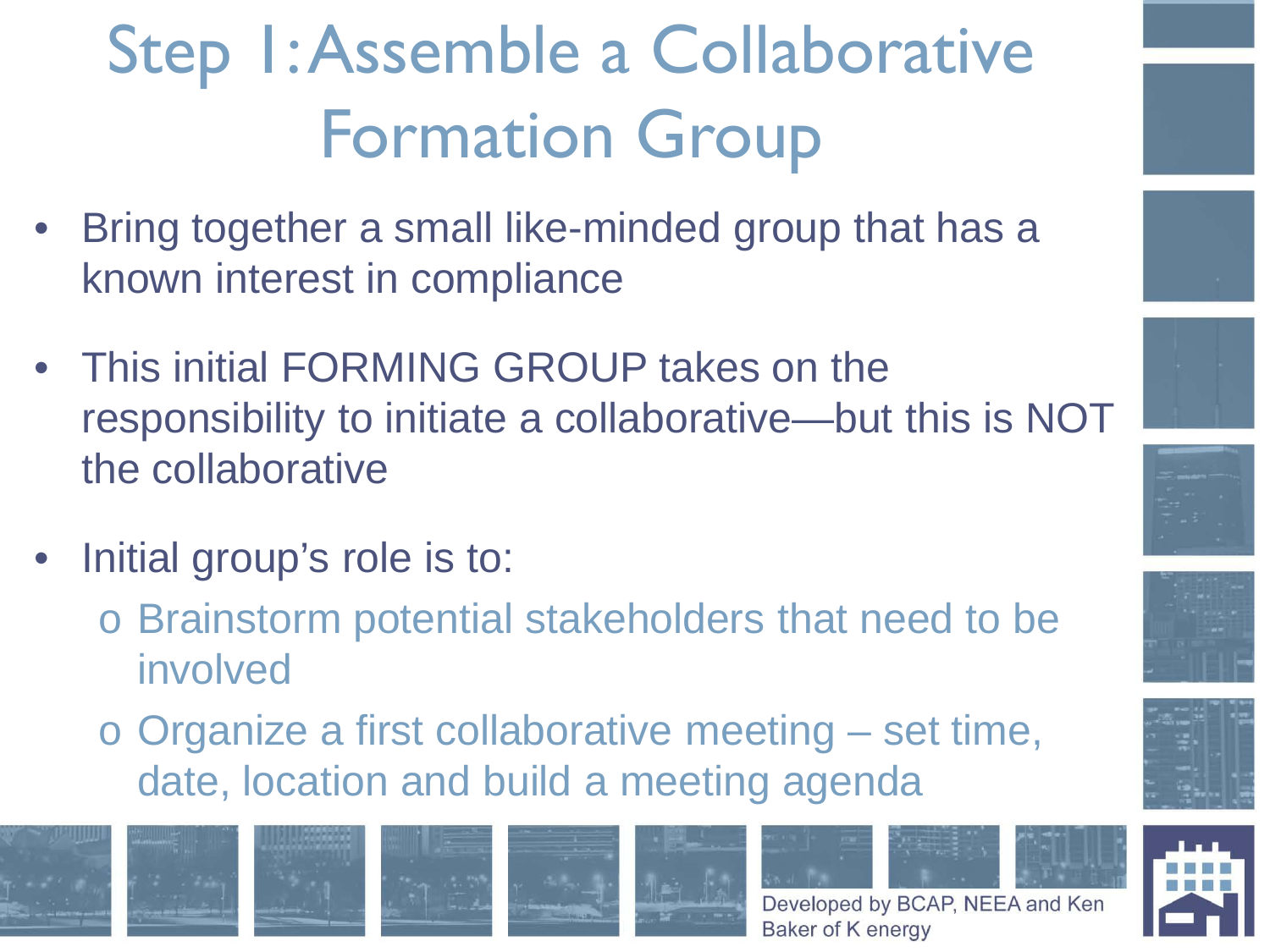# Step 2: Prepare for the Meeting

- Develop a meeting agenda with a clear purpose and clear outcome
- Enlist the aid of a professional and experienced facilitator to help you put together the agenda and facilitate the meeting
- Set a time, date and location that will work for interested parties to attend
- Consider a neutral location (e.g., a city or county meeting room; or possibly the HBA meeting space)

*Purpose: Why you are meeting Outcome: What you hope to achieve*















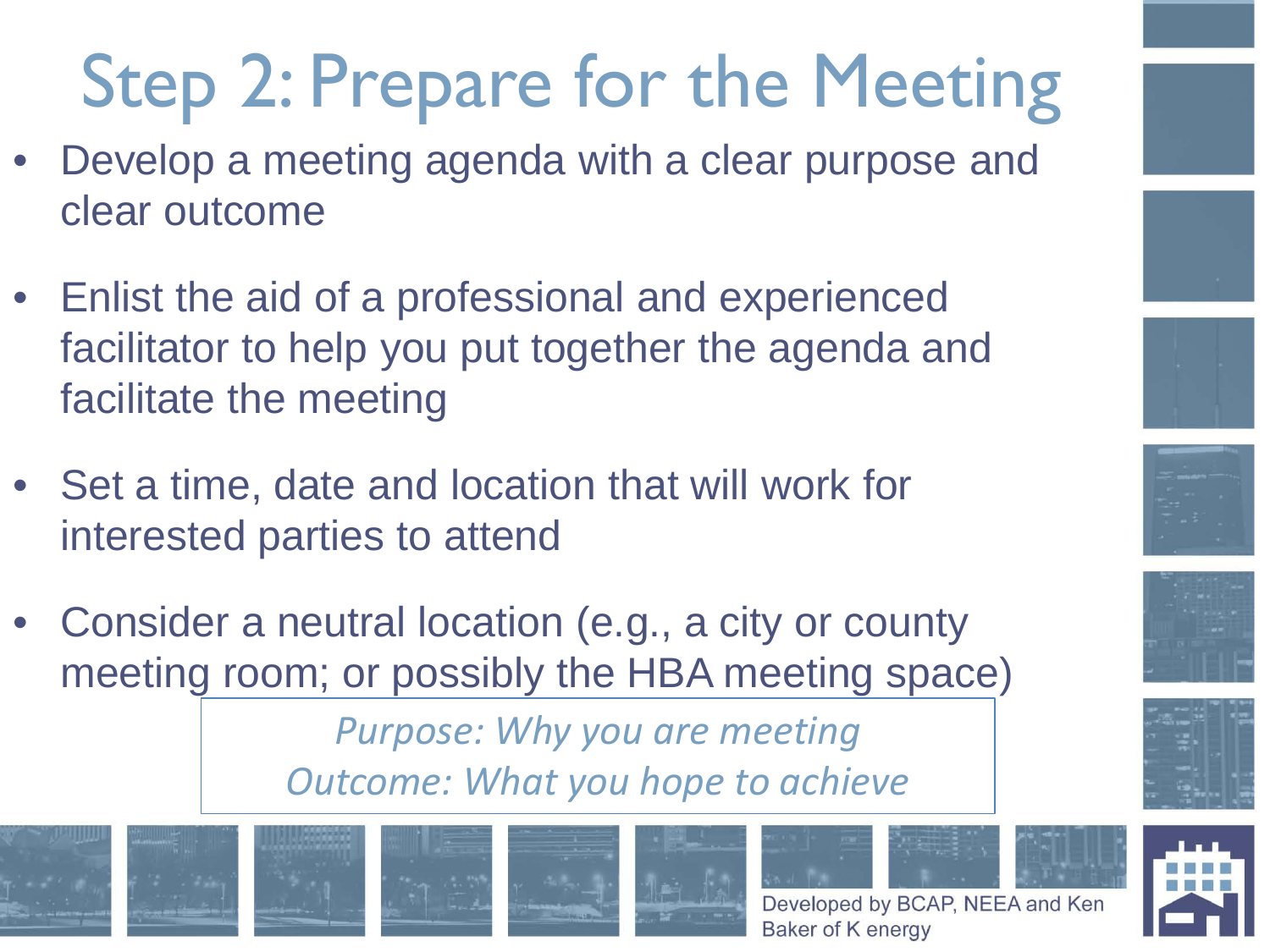### Step 3: Invite Interested and Crucial Representatives

- Though you don't want to exclude, you may want to limit the number of representatives from each group
- To help bring in attendance, you may want to ask a neutral but known party to extend the meeting invite

*Be fair, be clear. If you plan to have two representatives per organization from your FORMING GROUP, allow other groups to send two representatives*















Baker of K energy

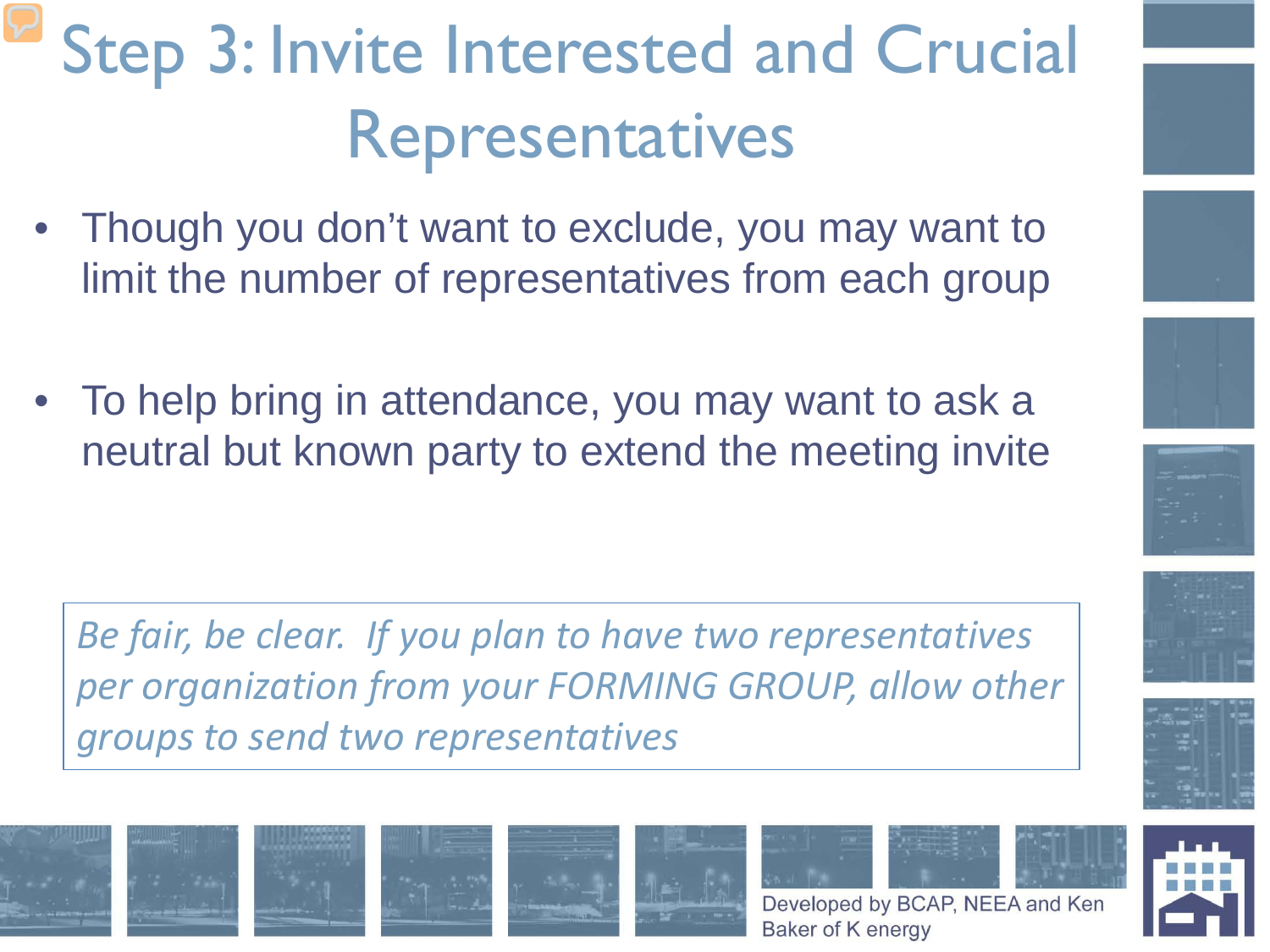## Example Interested and Crucial **Groups**

- Whomever wants or needs to have a voice in energy code compliance
- Look for those groups or individuals that have a position on energy codes
- Or a group that has expressed an interest in energy codes

*If you think there is a group or individual representing a group of interests that would derail the collaborative – MAKE SURE TO INCLUDE THEM*











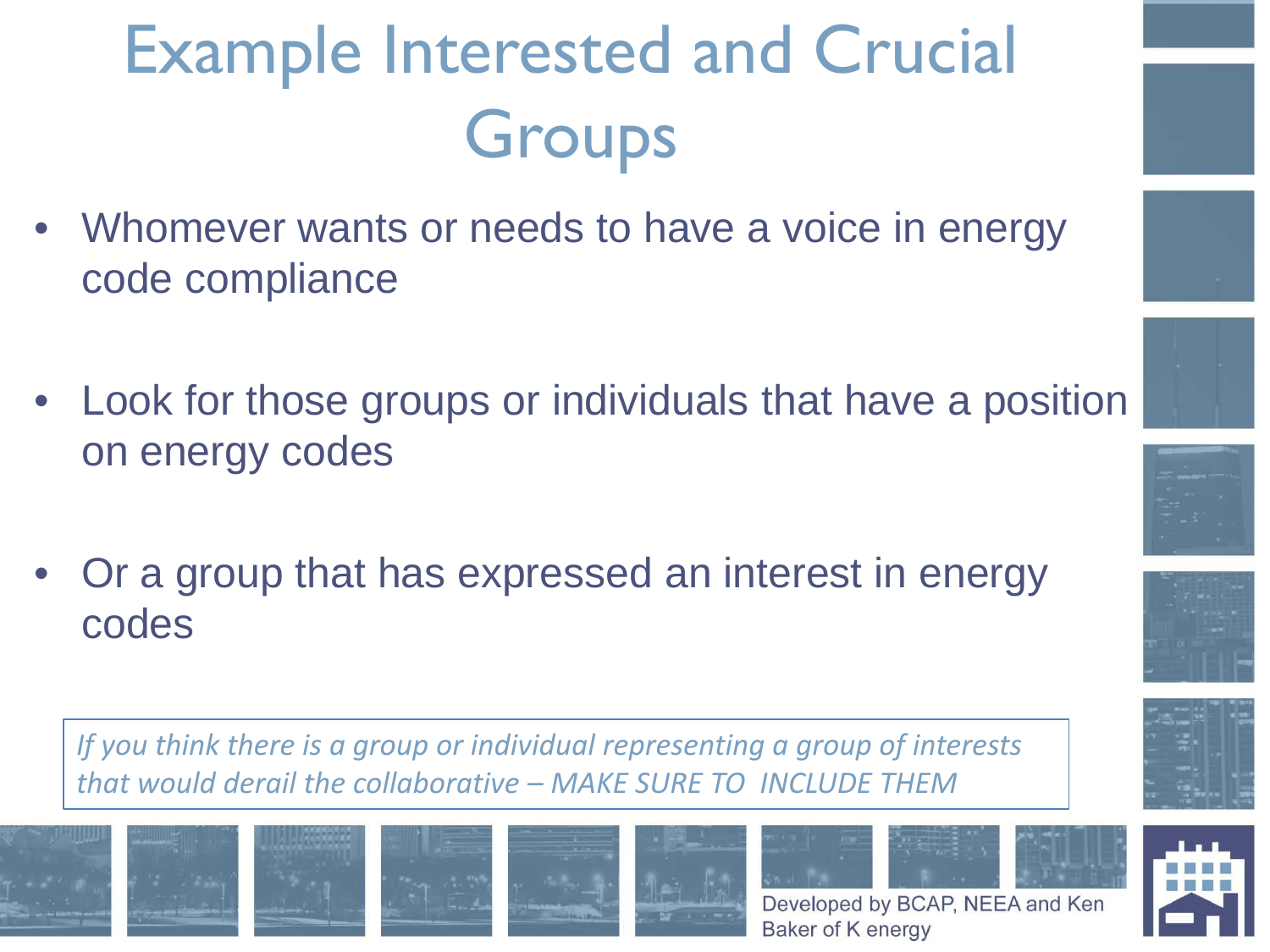# Examples of Crucial Stakeholders

- State agencies responsible for code implementation
- Representatives from builder groups
- Representative from architect and engineer associations
- Representatives from consumer protection groups
- Building official association representatives
- City and county association representatives

If everyone agreed on the value of energy codes all the time in every way, there would be no need for a collaborative





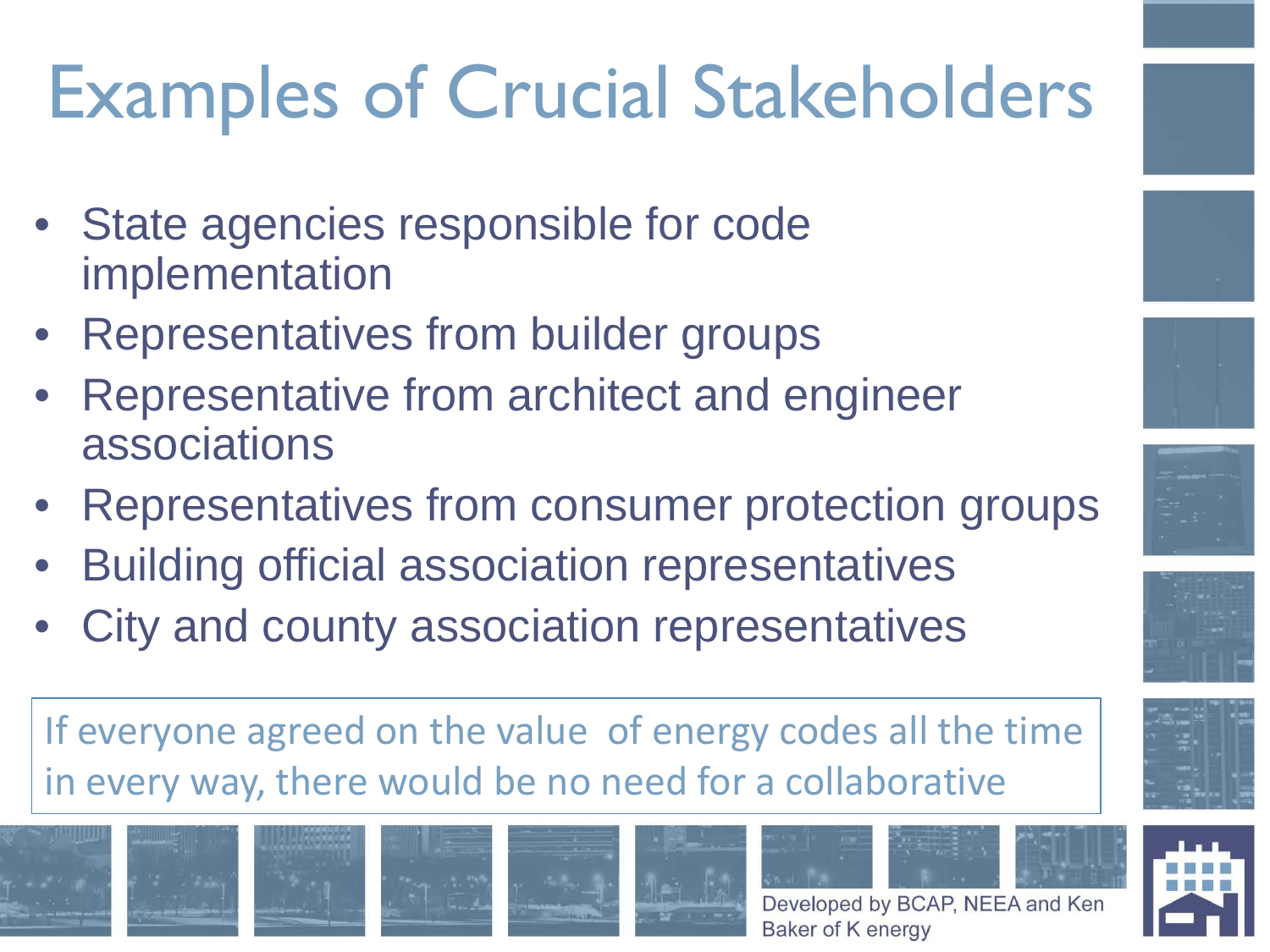Step 4: Preparing for the Initial Meeting by Understanding Key Issues



- Did we talk about MEETING PURPOSE?
- The purpose of the first meeting is to provide everyone an opportunity to describe their interests and issues in energy code compliance
	- o This discussion opportunity can be centered around a KEY **ISSUE**











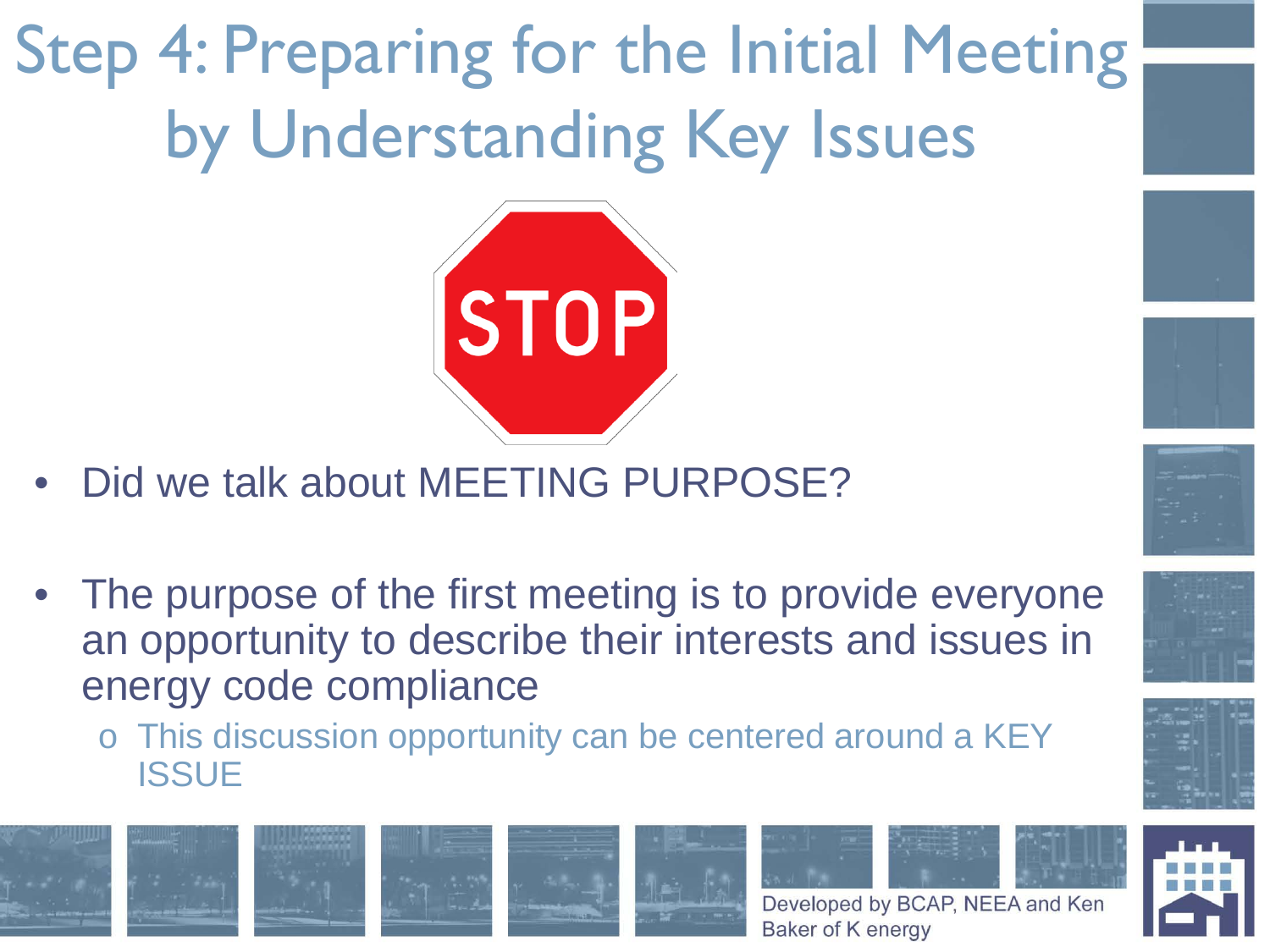## Step 4: Preparing for the Initial Meeting by Understanding Key Issues

- You should know what the FORMING GROUP Key Issues are previous to going into the meeting. They should be identified on the agenda
- **A Key Issue may be something like:** 
	- o *Knowing that code compliance is a key issue to the Department of Energy, and that our Governor has agreed to achieving 90% compliance to the 2009 IECC, what can we do as a group to assure good compliance? In what time period? And, how will we know when we get there?*
	- o This may be the one and only key issue for your first meeting. Discussion on this could be your entire first agenda.









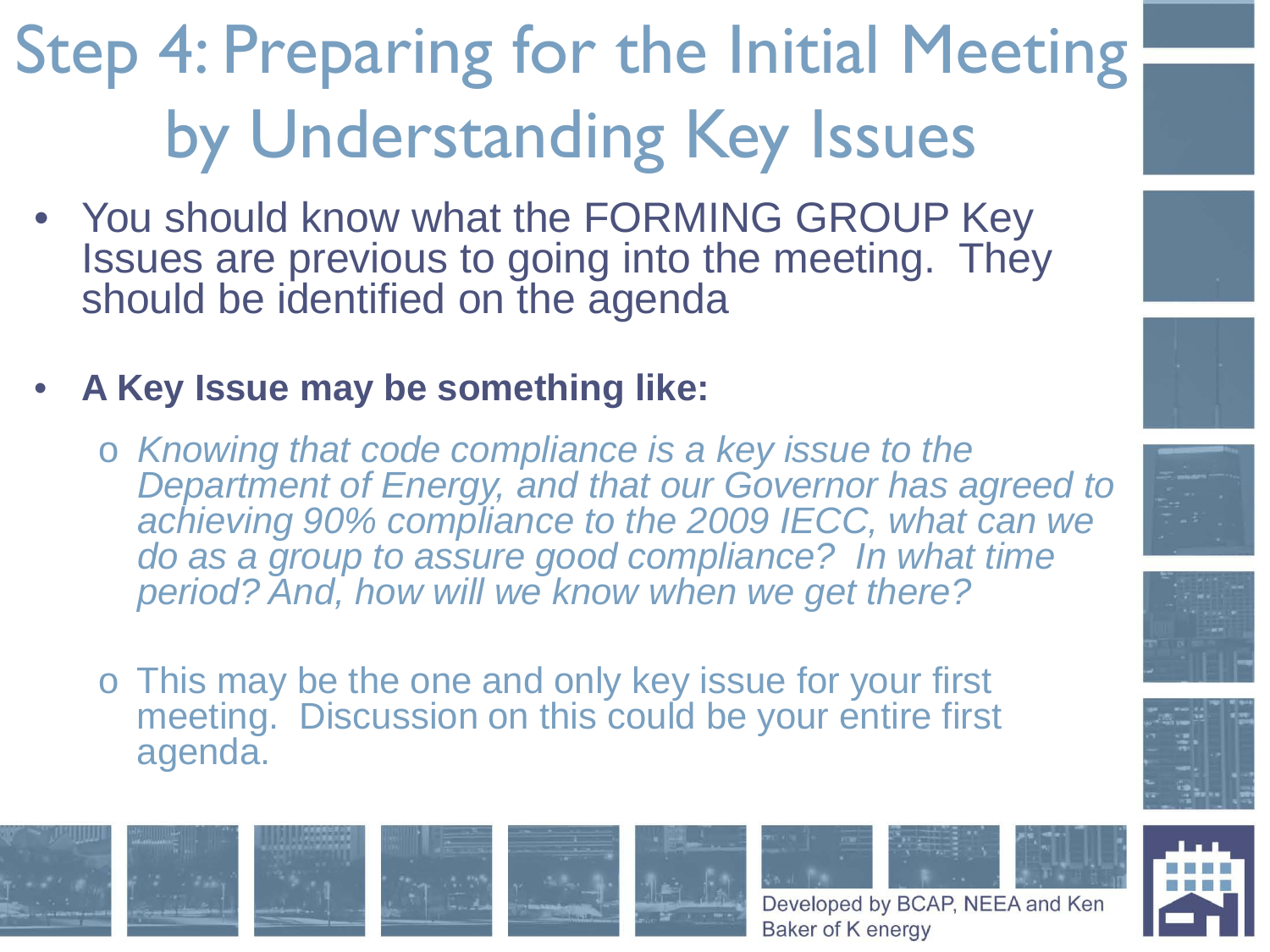# Step 5: Initiate the Meeting

- This meeting is all about FORMING a collaborative
- Your meeting process needs to be followed
- Remember to be clear about purpose and outcome
	- o "*We are here to discuss key issues to energy code compliance – Purpose"*
	- o *"We would like to establish an on-going collaborative to discuss compliance issues – Outcome"*
- Job 1 is to listen to others so that they feel they are heard and as such want to continue this process

o Seek separation of POSITIONS from INTERESTS

















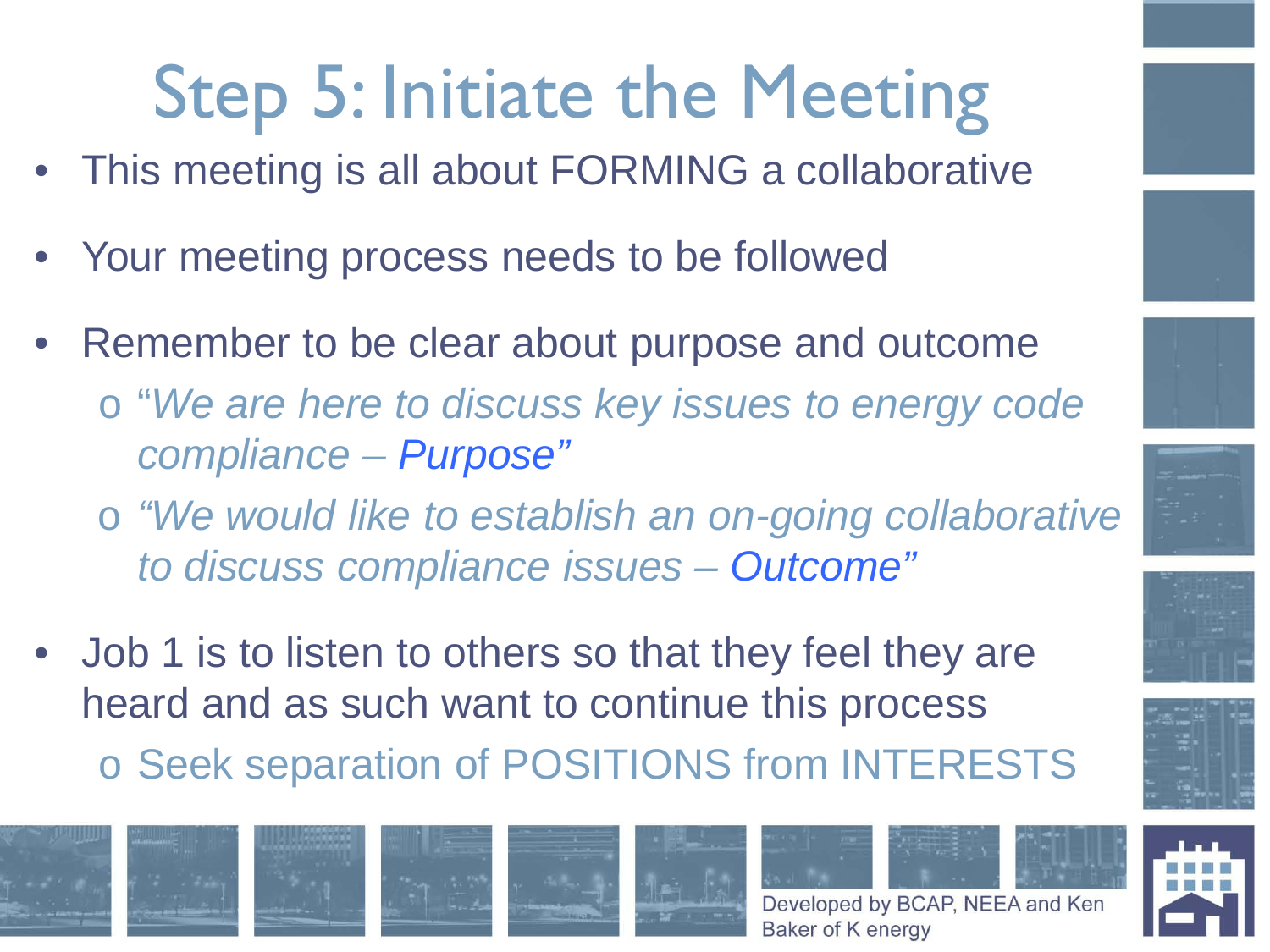## Determining Interest

- How to separate "Positions" from "Interests"
- It's normal for a group like this to go through a process developed in 1965 by Bruce Tuckman:
	- 1. Forming
	- 2. Storming
	- 3. Norming
	- 4. Performing…

The first group commitment is to actually FORM as a group. Create interest for *forming* through listening to all interests *(storming).*











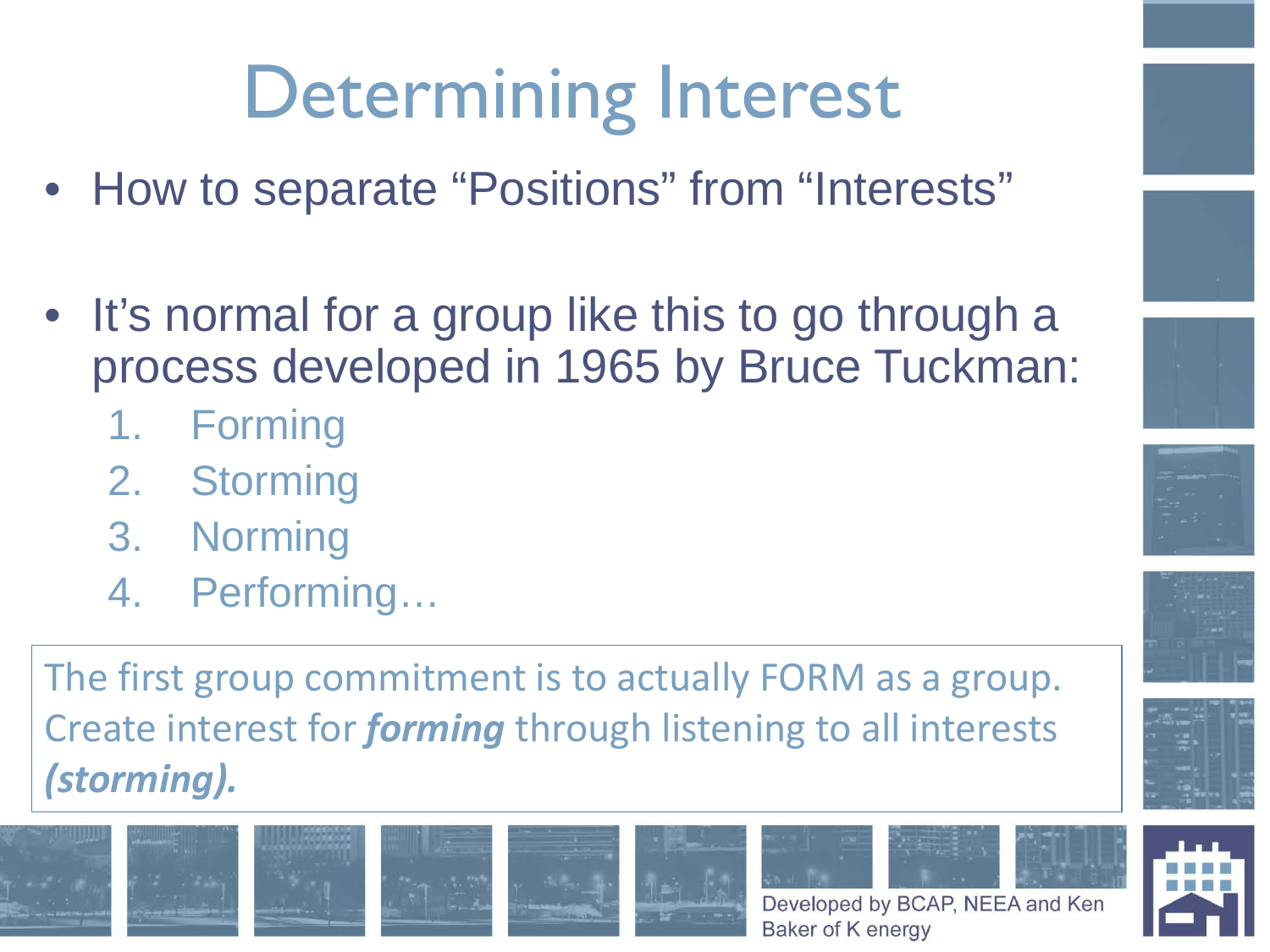## Step 6: Formalize the Collaborative

- You may not be a working TEAM yet but seek some level of agreement to continue working together
- You do not need to call yourself a collaborative











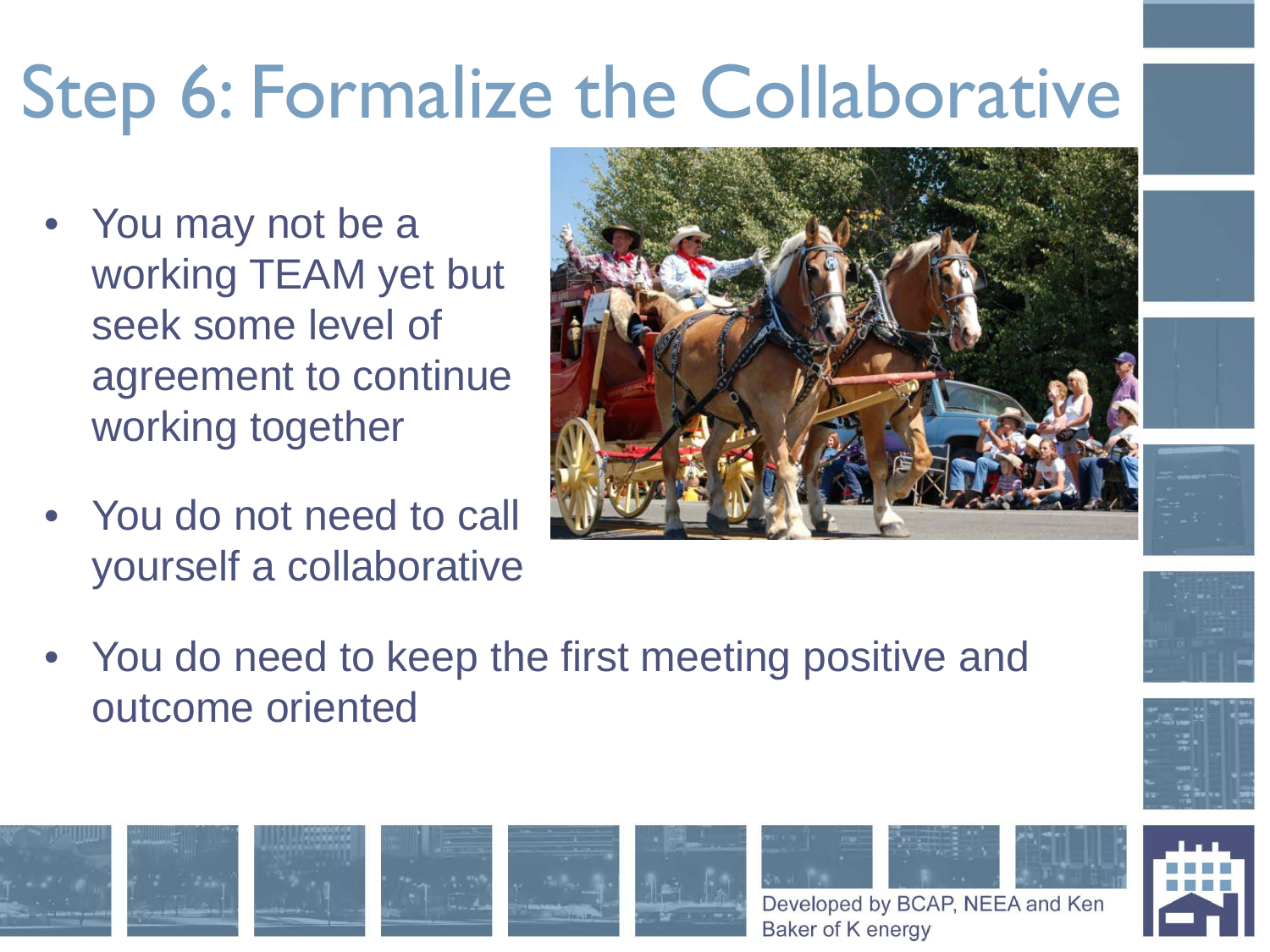## How to Avoid a Wreck

- Use a professional facilitator
- Listen to everyone and speak only when it's your turn
- Keep the first meeting short





- Identify and work toward common interests
- Holding the meeting over a sponsored breakfast or lunch works well
- You will still experience some STORMING

















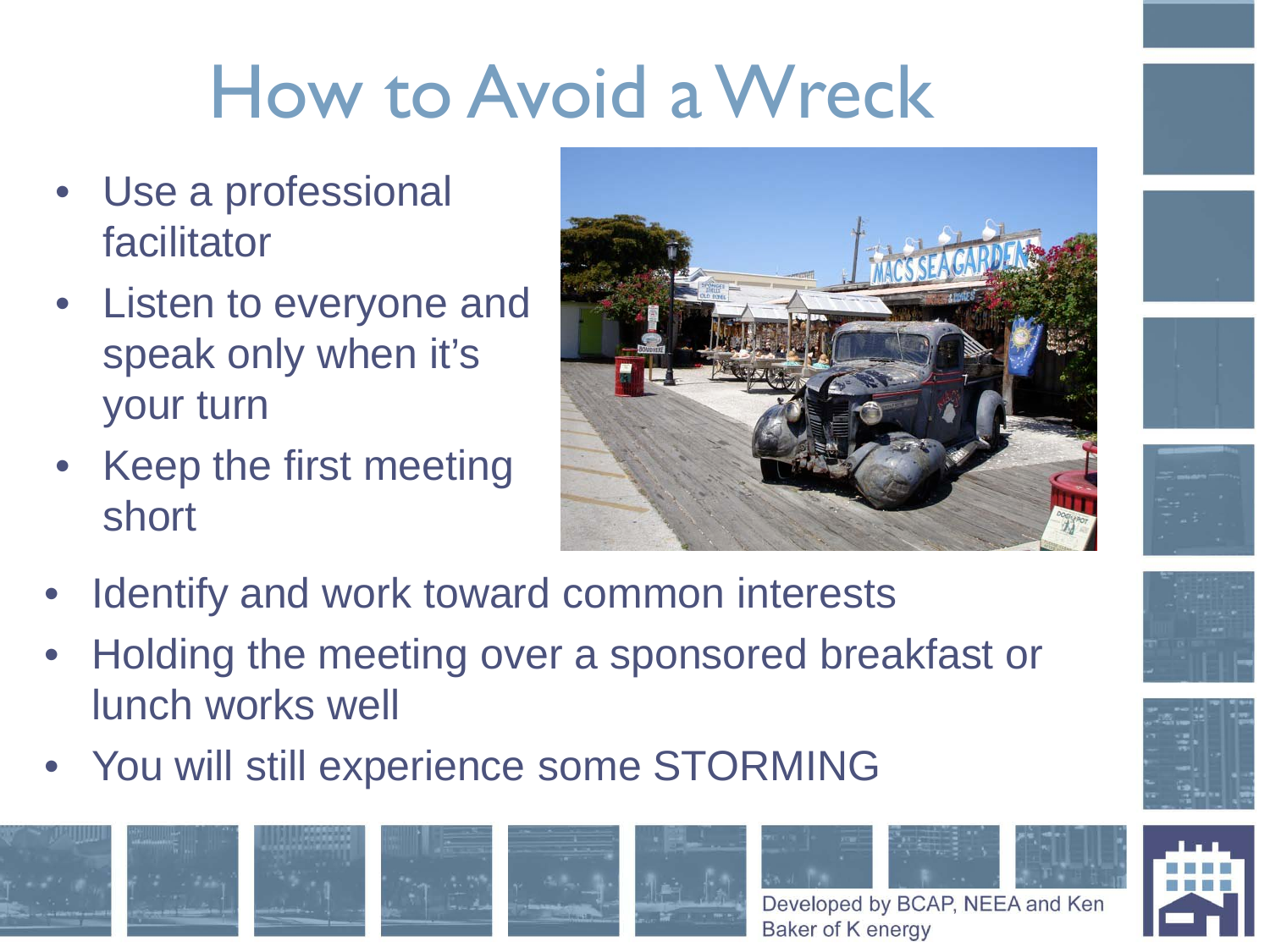### Step 7: Normalize and Seek to Perform

- Set up a second meeting with the purpose of setting performance objectives for your group to work toward
	- o This is the "acceptance of leadership" phase. You will not move forward until you find common interest, goals and objectives, and then begin to move toward objective achievement.
	- o Performance objectives should clearly indicate who will do what by when, what will it cost, and how it will be measured.















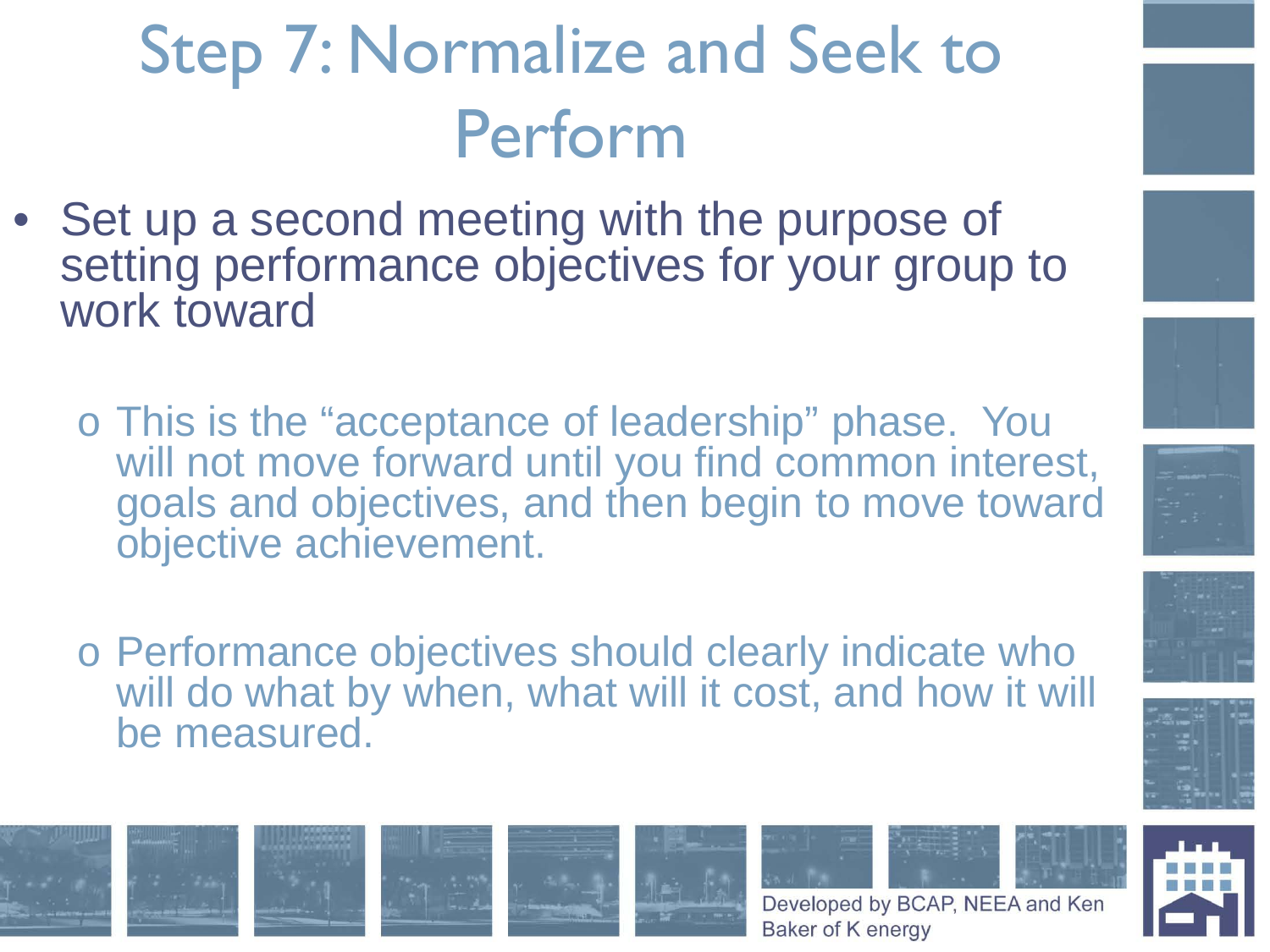# Step 8: Set Performance Objectives

- Determine your compliance goals:
	- Percentage of compliance desired, Quality of workmanship desired, etc.
- Determine who are the players:
	- Code jurisdiction, Designers, Builders, Sub-contractors, etc.
- Where does ultimate responsibility or authority lie?
- How will you measure compliance?
	- PNNL protocol?
	- Other
- What is the cost? And who pays?











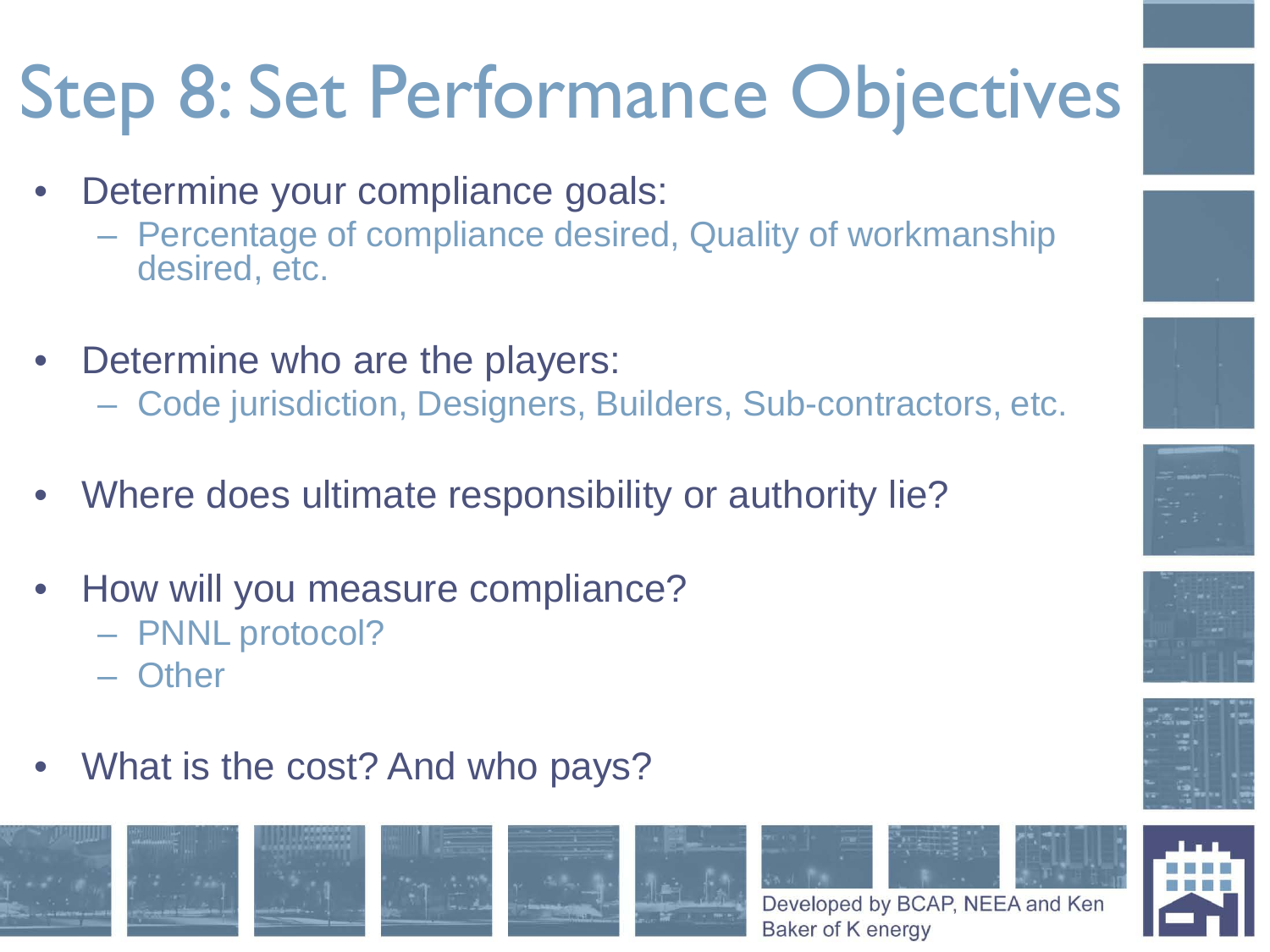#### How to Influence Energy Code **Compliance**

- 1. Form a working collaborative
- 2. Develop a Strategic Compliance Plan
	- Educate
	- **Communicate**
	- Set and meet Objectives
	- **Document**











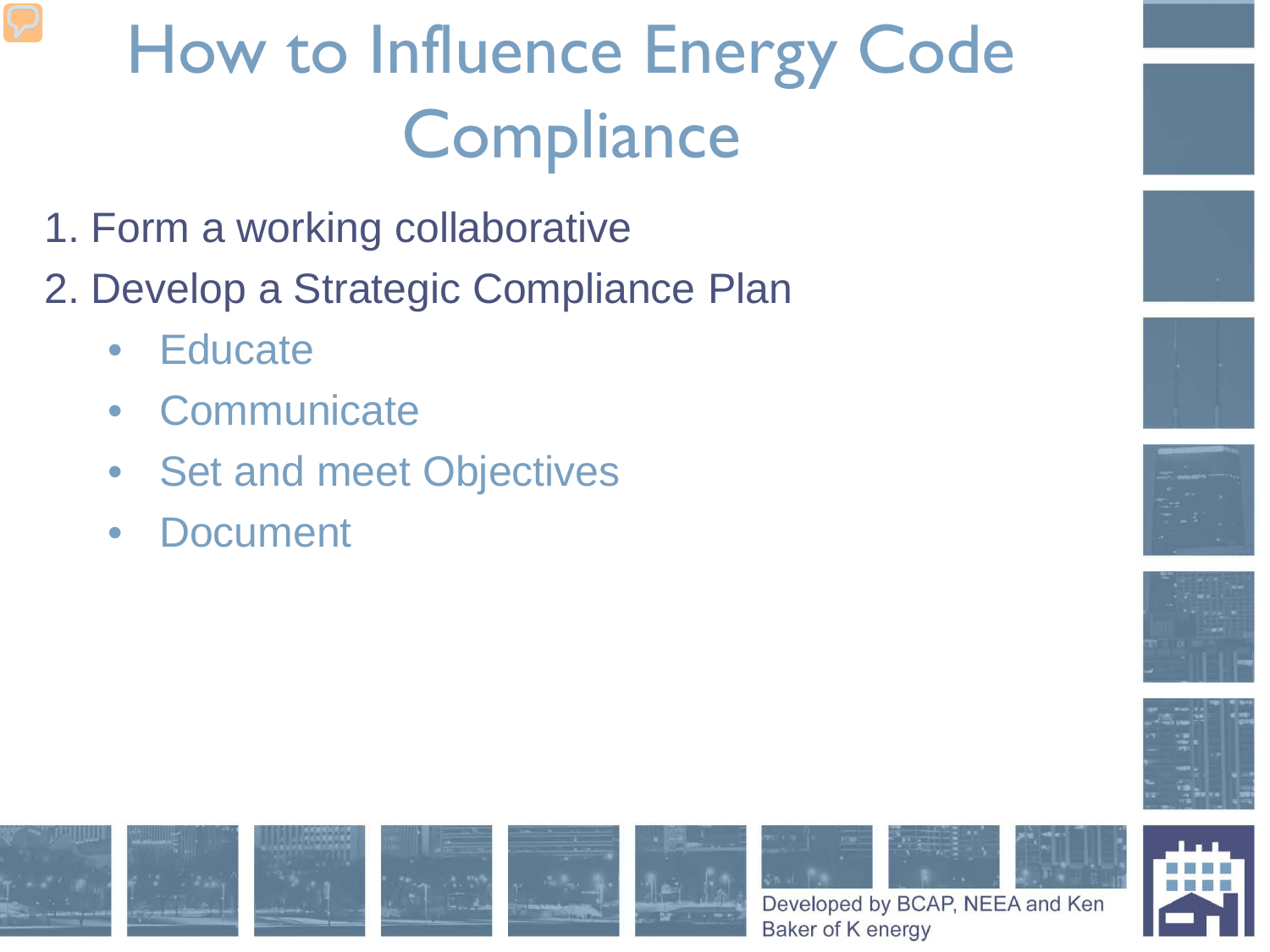## Finding Higher Value Through Collaboration

- Understand who wins with code compliance
- Understand where the value lies . . .
	- The state
	- o The community
	- The individual
	- o Designers
	- **Builders**

Everybody wins when buildings are compliant with the energy code. Collaboration helps us understand the value of that winning.





















Baker of K energy

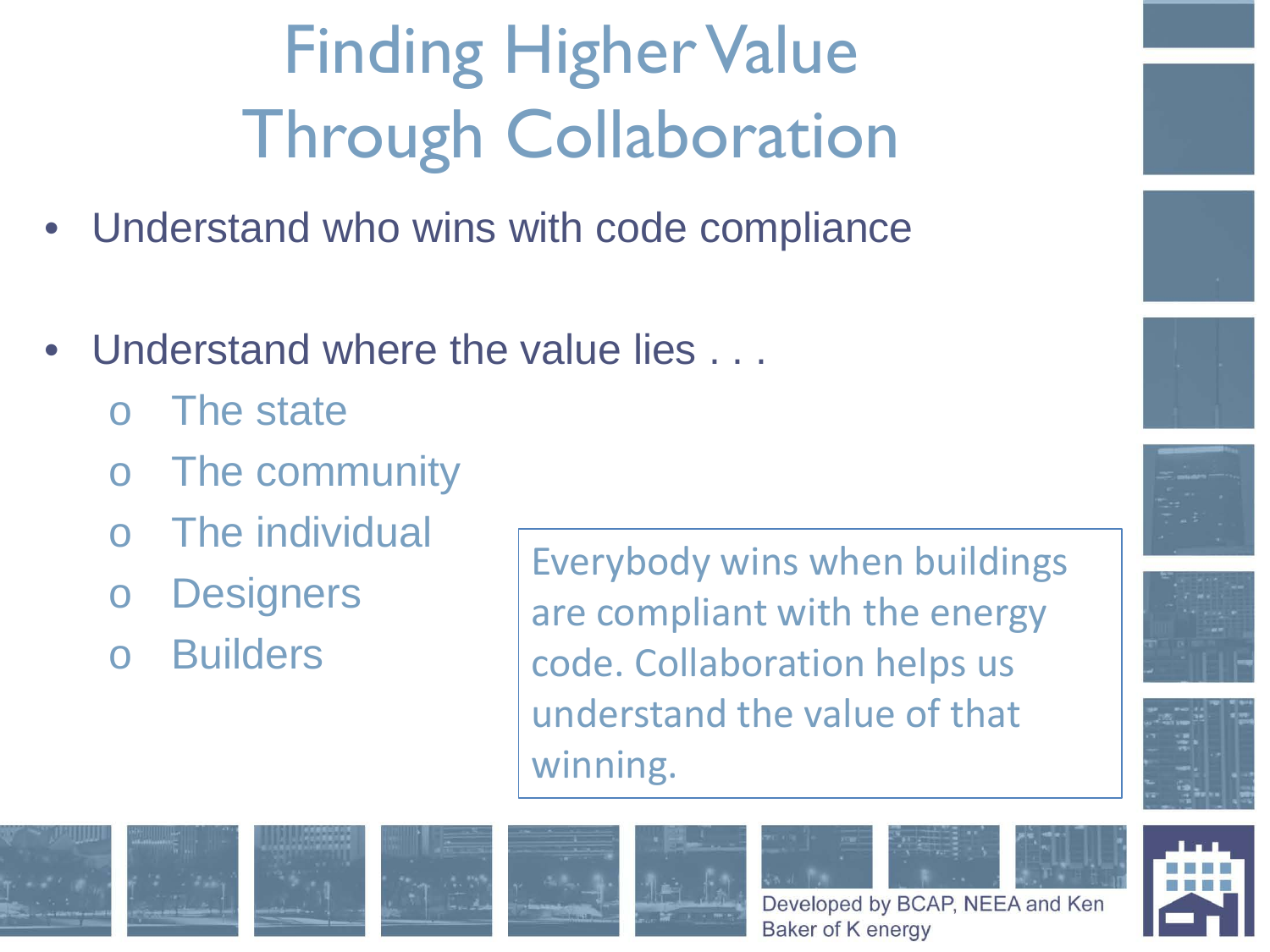## Food for the Collaborative

- It takes \$\$ to keep a collaborative working
- Idaho dollars fund:
	- o Statewide education and training
	- o Support for jurisdictional training programs
	- o Legislative education and advocacy
	- o Development of an annual energy conference

The Northwest Energy Efficiency Alliance has provided funding for Idaho's Collaborative since its formation in 2001. DOE grants, and most recently the Bonneville Power Administration, have provided additional funding.





















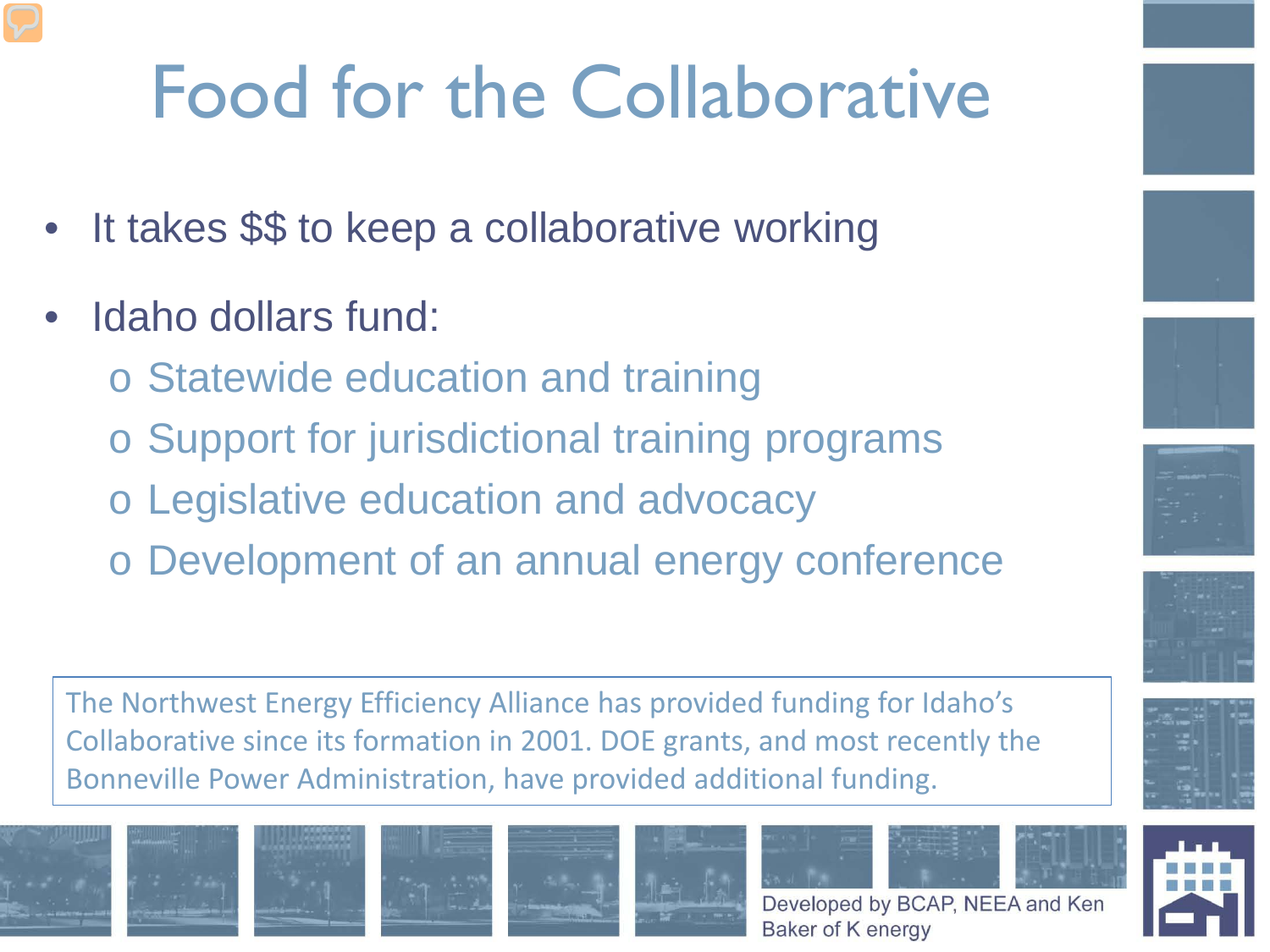# Accomplishments

- Examples of what the Idaho Collaborative has accomplished:
	- o Lobbied successfully for state adoption of the 2000, 2003, 2006 and 2009 IECC
	- o Supported statewide education and training
	- o Currently developing a statewide "Value of Energy Codes" messaging program
	- o Supported the formation of the pilot ICC Energy Code Ambassadors Program
	- o Developed a code Circuit Rider program















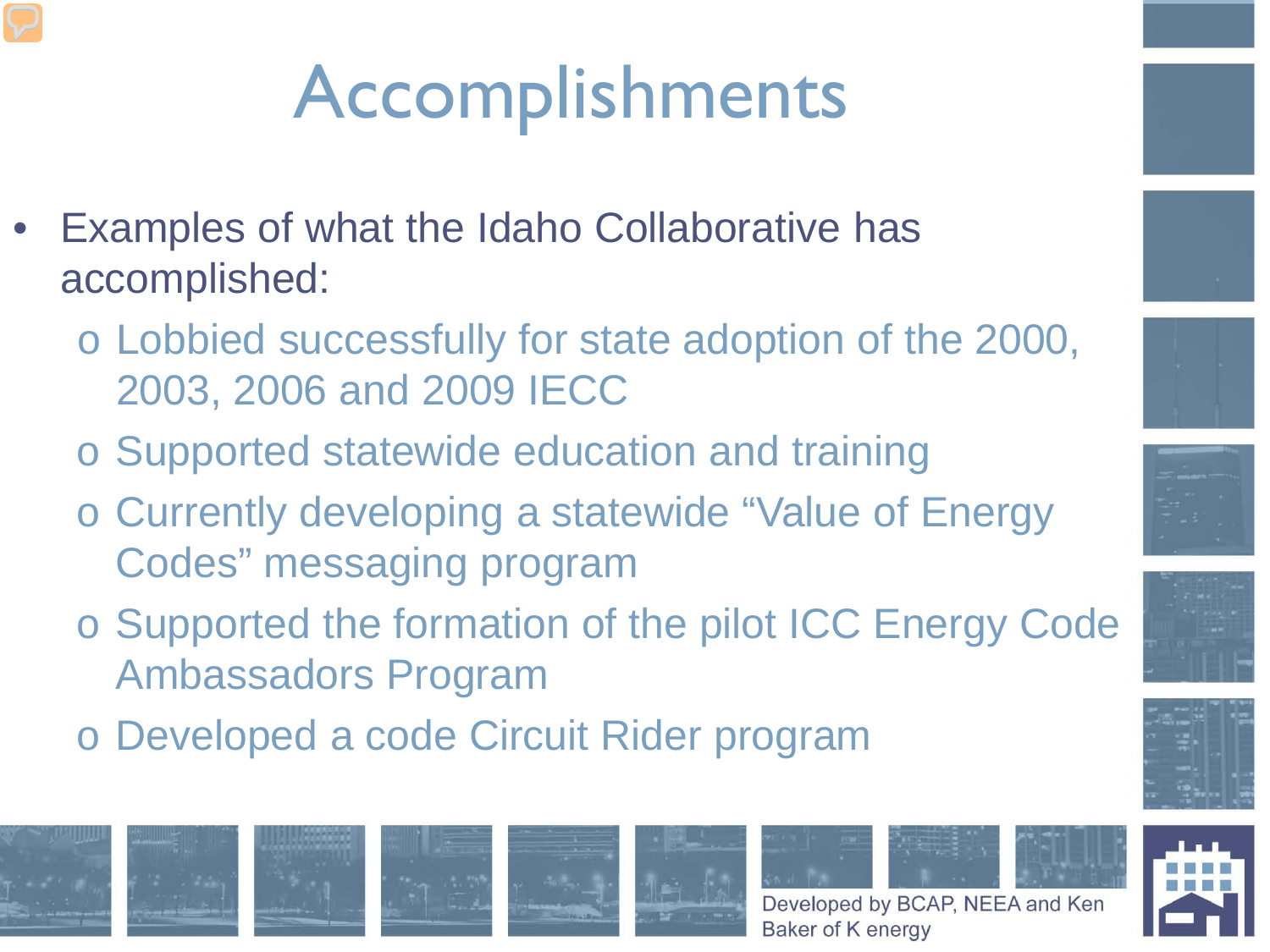## Another Example from Delaware

• Crystal Nagyiski from the Delaware Division of Energy & Climate will provide an update on Delaware's current experience establishing an energy codes collaborative













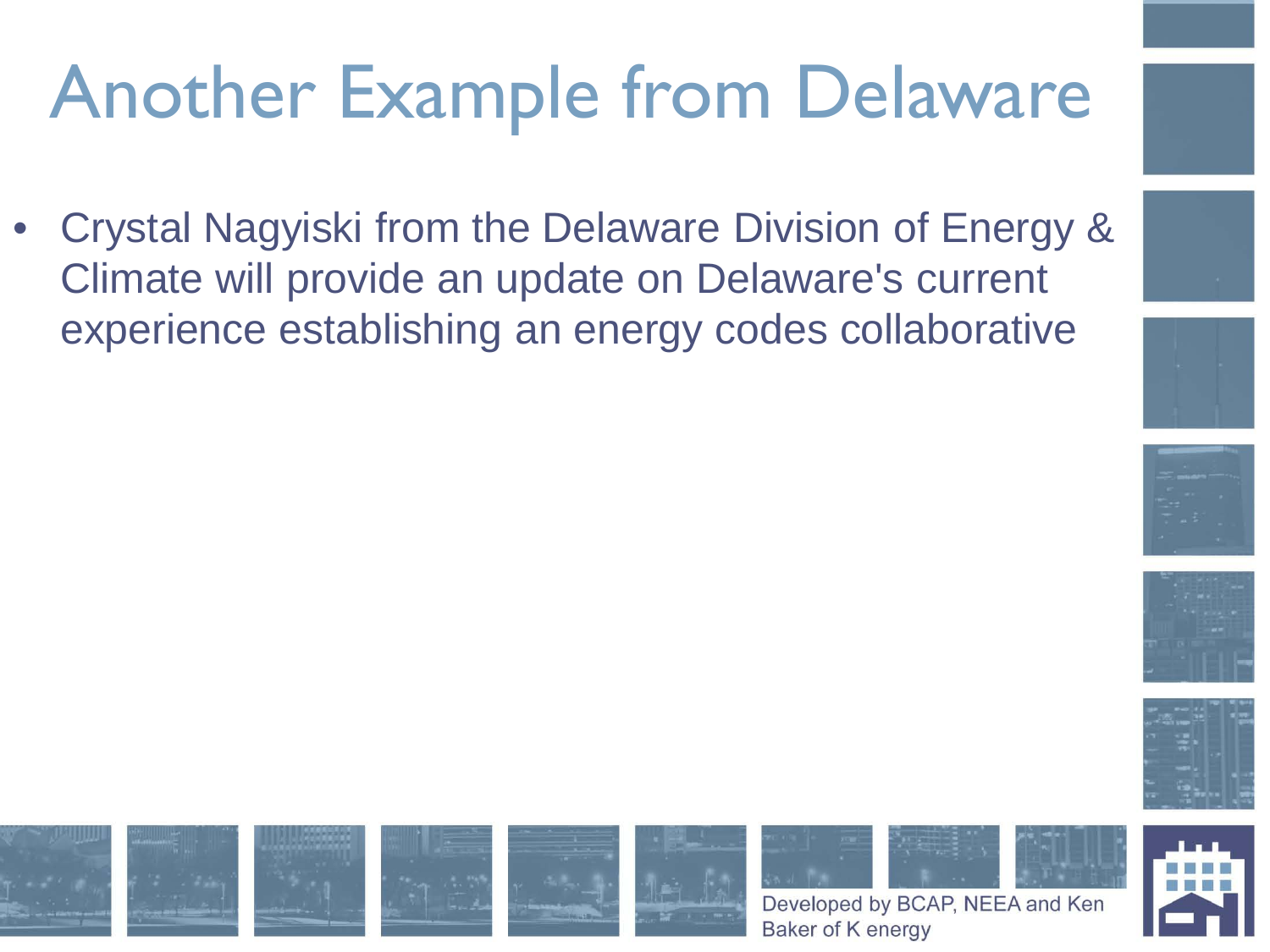## **CONTACTS**

Maria Ellingson, BCAP (419) 724-4571 [mellingson@ase.org](mailto:mellingson@ase.org)

Ken Baker, K energy (208) 861-5736 [kbaker1@mindspring.com](mailto:kbaker1@mindspring.com)

Crystal Nagyiski, DE Division of Energy & Climate (302)739-9072 [Crystal.Nagyiski@state.de.us](mailto:Crystal.Nagyiski@state.de.us)